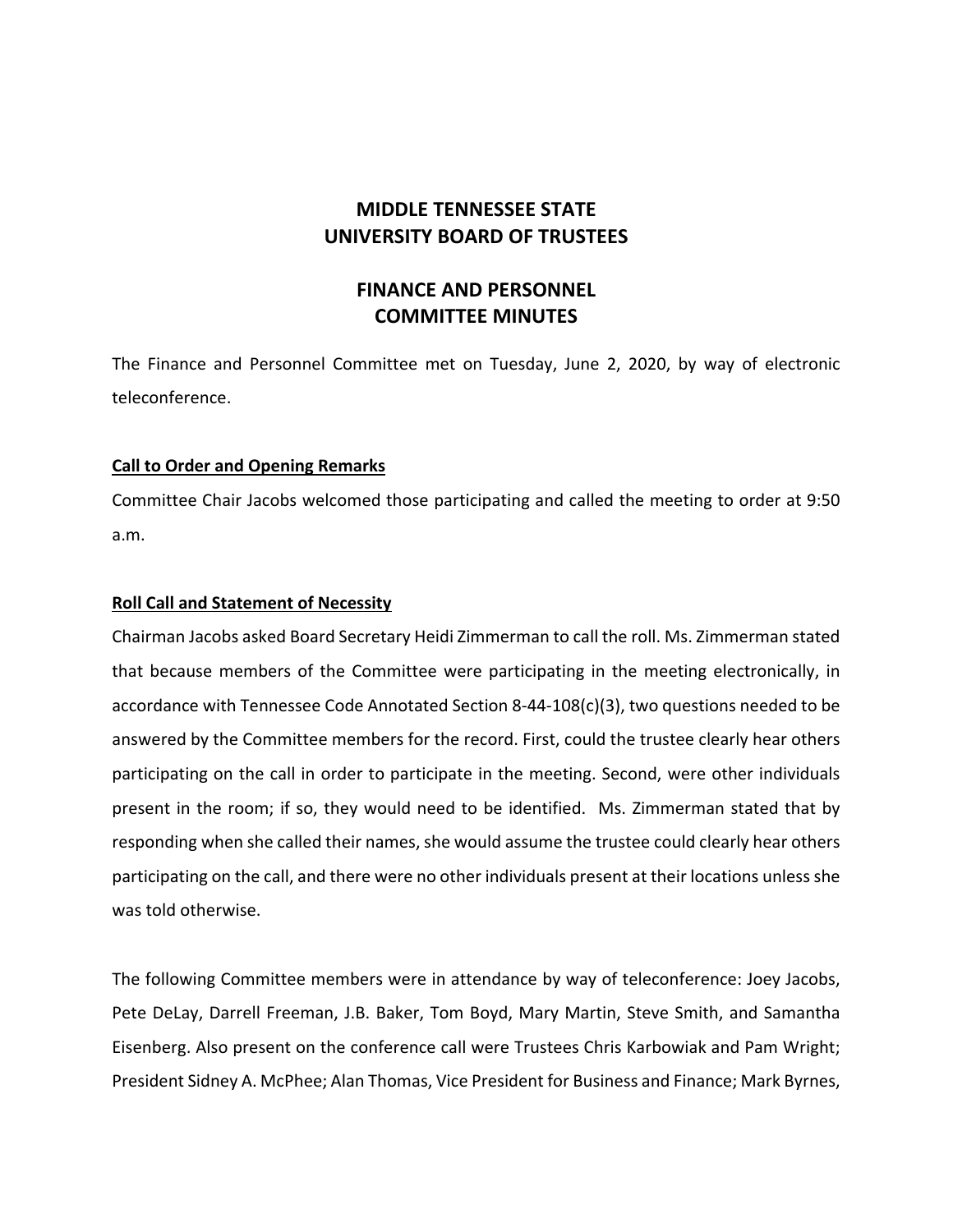University Provost; Joe Bales, Vice President for University Advancement; Andrew Oppmann, Vice President for Marketing and Communications; Bruce Petryshak, Vice President for Information Technology and Chief Information Officer; Deb Sells, Vice President for Student Affairs and Vice Provost for Enrollment and Academic Success; Brenda Burkhart, Chief Audit Executive; Heidi Zimmerman, University Counsel and Board Secretary; and, Kim Edgar, Assistant to the President and Chief of Staff.

Ms. Zimmerman stated that a quorum was not physically present but that one would exist with the inclusion of the Committee members participating electronically. In accordance with T.C.A. § 8‐44‐108(b)(2), in order to proceed without a physical quorum, the Committee was required to make a determination that necessity for the meeting existed. Ms. Zimmerman provided the following circumstances for the Committee's consideration to establish the necessity for holding the meeting:

1. The agenda included information and matters the Committee must consider and vote on in order to make recommendations to the Board of Trustees. These matters included capital outlay project submittal, capital disclosures, and capital maintenance projects submittal, tuition, fees, and housing rates, operating budgets, and policy revisions.

2. The Board of Trustees will meet on Tuesday, June 16.

3. It was necessary for the Committee to meet in order to consider these matters prior to the Board's next meeting.

4. Due to concerns related to exposure to the coronavirus, it was determined that the Committee meeting should be held electronically and, thus, there was not a physical quorum without electronic participation of Committee members.

Chairman Jacobs requested a motion and second be made concerning the necessity for the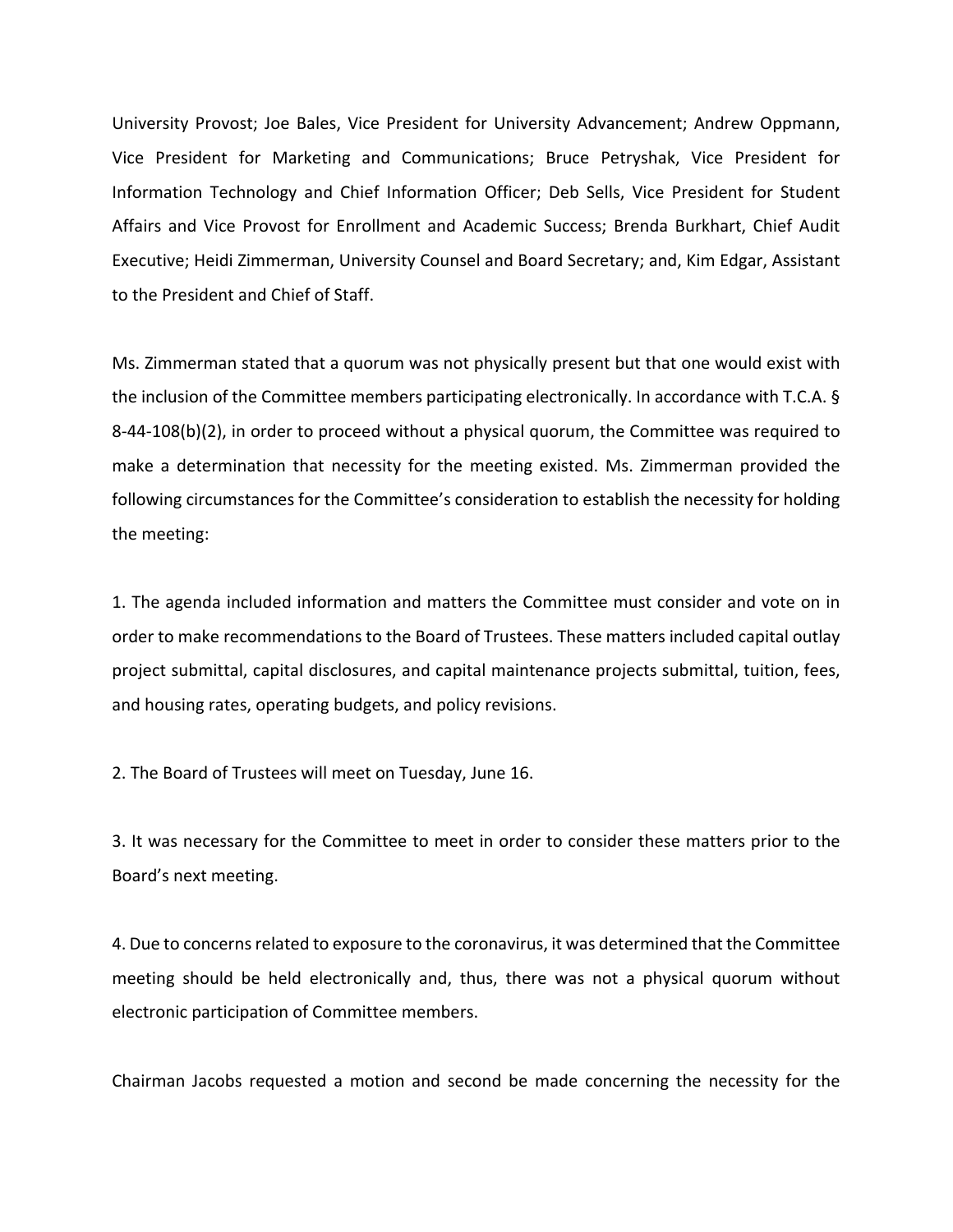meeting. Trustee Delay made the motion, which was seconded by Trustee Martin. A roll call vote was taken. The vote was 7 Ayes and no Nays; the motion determining that necessity to hold the meeting existed carried.

#### **Approval of Minutes**

The first agenda item was approval of the minutes of the March 17, 2020 meeting of the Finance and Personnel Committee. A motion was made by Trustee DeLay and seconded by Trustee Baker to approve the minutes. A roll call vote was taken, and the motion to approve the minutes of the March 17, 2020 meeting of the Finance and Personnel Committee passed unanimously.

## **Capital Outlay Project Submittal – Action**

Bill Waits, Assistant Vice President for Campus Planning, presented the next agenda item concerning approval of the FY 2021‐22 Capital Outlay Project Submittal for the Applied Engineering Building. He informed the Committee that this was the Capital Outlay Project Request for FY 2020‐21. It is listed as a high priority project in the Campus Master Plan. The \$55 million project is a 92,000 square foot building that will provide critically needed lab space and support areas for the degree programs of Mechatronics Engineering and Engineering Technology. The scope of work also includes the demolition of the Voorhies Engineering Technology building, which is listed as a high priority project from the 2016 Campus Master Plan. The proposed site will be the companion piece to the School of Concrete and Construction Management Building Project, which is currently in design. Mr. Waits explained that these projects would be grouped with the existing Science building and proposed Math and Computer Science building to create a science innovation corridor that will focus on STEM and STEM disciplines. He then directed the Committee to the meeting materials for the site plan and information regarding the project funding sources.

Chairman Jacobs asked for any comments or questions concerning the proposed project submittal. Dr. McPhee stated that he had great confidence in the work performed by Mr. Waits and his staff and expressed support for the recommendation of approval of the submittal. A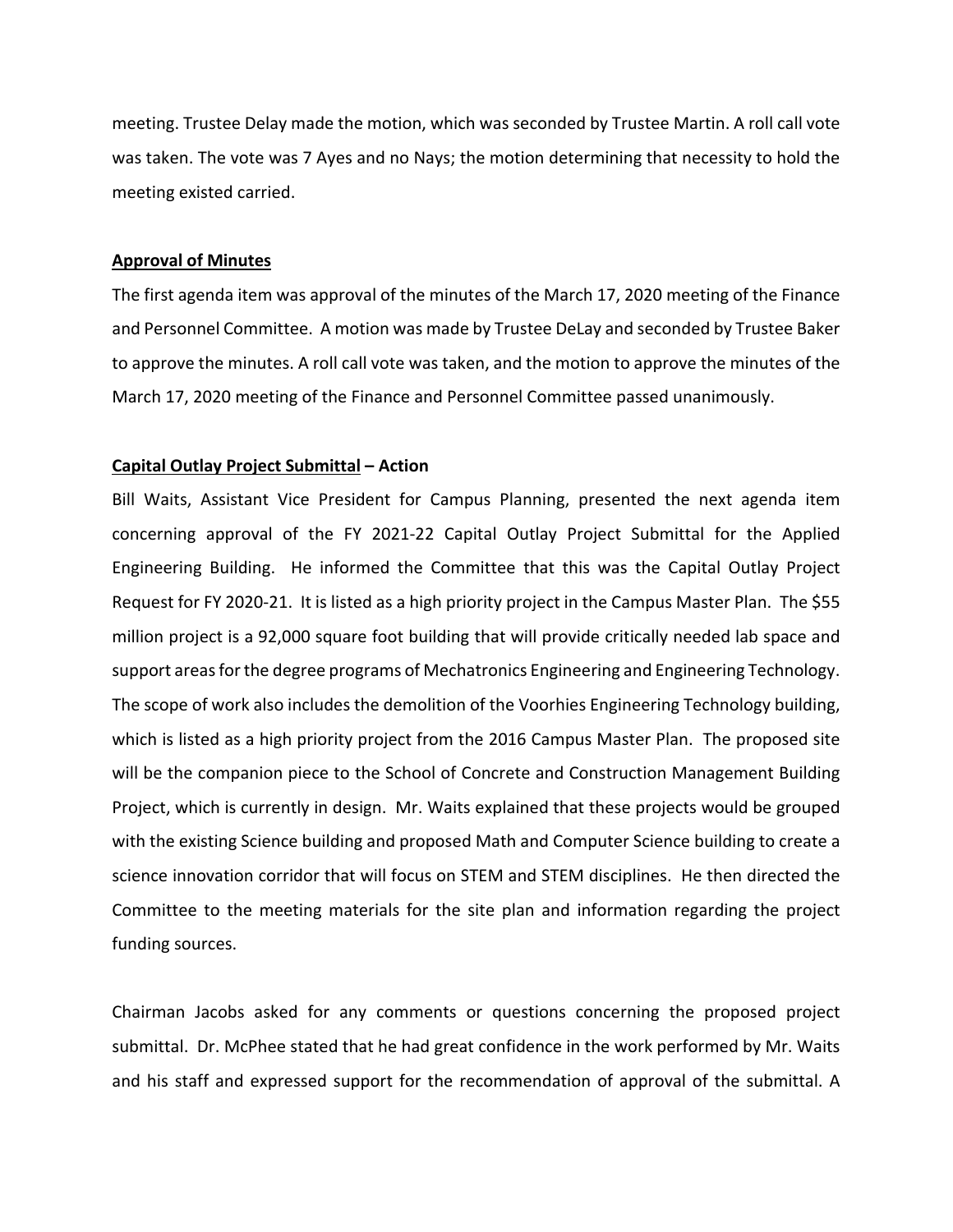motion was made by Trustee Martin and seconded by Trustee DeLay to approve the FY 2021‐22 Capital Outlay Project Submittal for the Applied Engineering Building. A roll call vote was taken, and the motion to approve the FY 2021‐22 Capital Outlay Project Submittal for the Applied Engineering Building passed unanimously.

#### **Capital Disclosures – Action**

The next item Mr. Waits presented for approval was the FY 2021‐22 MTSU Capital Disclosure request. He noted that disclosure is the first step in the approval process, and the two proposed projects listed in the request would not be added to the MTSU Capital Disclosure List until July 2021. The first project was a \$63 million New Student Housing project to be located on the western half of the current Womack Lane housing site. The second project was the Student Athletic Performance Center project that is included as part of the MTSU Athletic Master Plan and amended into the 2016 MTSU Campus Master Plan. The Student Athletic Performance Center will take the place of the Football Operations Facility (disclosed FY 19‐20) on the MTSU Disclosure list and includes the addition of scope originally envisioned in later phases of the Athletic Master Plan. Then, Mr. Waits directed the Committee to the meeting materials for information concerning the MTSU Capital Disclosure List as of July 1, 2020. Trustee Boyd noted the Athletic Video Board Upgrade project on the July 1, 2020 Capital Disclosure List and asked if this project included work to the Murphy Center sound system. Mr. Waits responded that it was part of the Athletic Video Board upgrades and could begin when the project'sfinancing isin place. Mr. Thomas noted that a funding source for the \$3 million project had not yet been identified and that some private funding would be necessary to move forward. Trustee Boyd asked if an upgrade to the Murphy Center audio system could proceed in advance of the other components of the Athletic Video Board upgrades under the current disclosure. Mr. Waits responded that it could possibly proceed as a separate scope item under the disclosure in place. Trustee Baker asked Mr. Waits to make it a priority to research the cost of replacing the audio system as a separate item and provide this information to the Committee.

A motion was made by Board Chair Smith and seconded by Trustee DeLay to approve the FY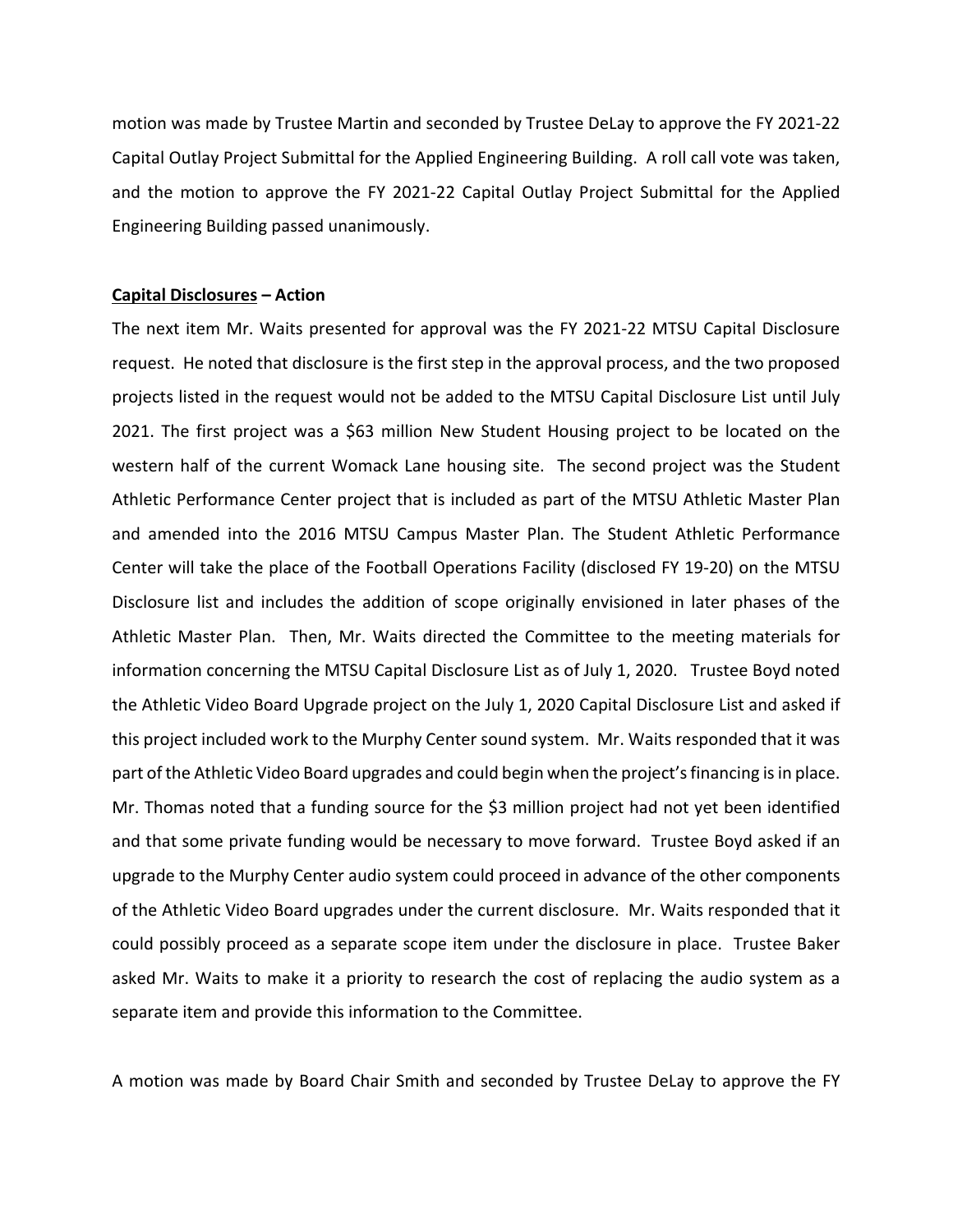2021‐22 MTSU Capital Disclosure Request. A roll call vote was taken, and the motion to approve the FY 2021‐22 Capital Disclosure Request passed unanimously.

#### **Capital Maintenance Projects Submittal – Action**

The next agenda item was a recommendation to submit ten (10) project requests totaling \$9,965,000 to THEC for 2021‐22 capital maintenance funding. Joe Whitefield, Assistant Vice President for Facilities Services, presented information concerning the processfor identifying and bringing forward capital maintenance projectsin conjunction with the instructions received from the Tennessee Higher Education Commission. He explained that the maintenance projects are submitted in order of priority, so the first four projects on the list would be the ones we would expect to receive approval for should MTSU only be allocated base level funding of \$3,089,000 for maintenance projects. The meeting materials also contained information on potential project requests for FY 2022‐23 through 2025‐26. A motion was made by Trustee DeLay and seconded by Trustee Boyd to approve the FY 2021‐22 Capital Maintenance Projects Submittal for ten (10) projects totaling \$9,965,000, as well as the potential project requests for FY 2022‐23 through 2025‐26. A roll call vote was taken. The motion to approve the FY 2021‐22 Capital Maintenance Projects Submittal for ten (10) projects totaling \$9,965,000, and the potential project requests for FY 2022‐23 through 2025‐26, passed unanimously. Before moving to the next agenda item, Chairman Jacobs asked why the Murphy Center audio system was disclosed as part of a capital project rather than a capital maintenance request. Mr. Whitefield responded that Athletic operations are viewed as auxiliaries for infrastructure and facilities purposes. Chairman Jacobs asked if reclassifying the project as a capital maintenance item could be considered. Mr. Thomas stated that options for including the audio system upgrade with other emergency items that are high on the capital maintenance list could certainly be explored, but auxiliary-type projects are usually not eligible for State capital maintenance funding.

## **Tuition, Fees and Housing Rates – Action**

The next agenda item concerned a recommendation for approval of 2020‐21 tuition, fees, and housing rates. Mr. Thomas stated that the University is recommending no increase in tuition for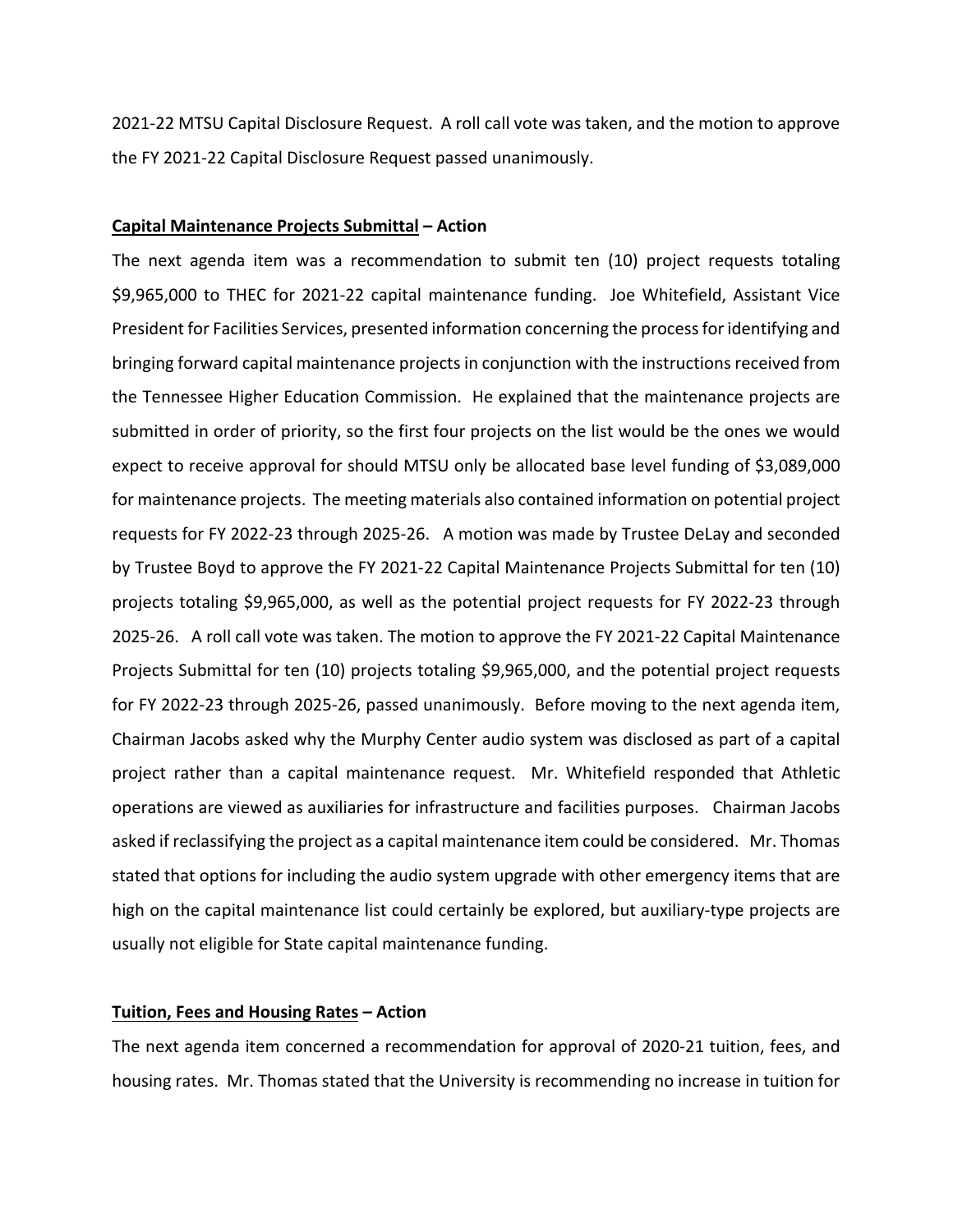undergraduate students, which complies with THEC's guiding range of  $0 - 2.0$ %, and no increase in tuition for graduate students. Additionally, no increases were requested for mandatory fees, non‐mandatory fees, or housing rates. He explained that the recommendation to forgo increases for 2020-21 was based on the financial difficulties many students and their families began experiencing in March due to the COVID‐19 pandemic. Mr. Thomas then directed the Committee's attention to a recommendation for approval to adjust the Corporate Partnership Rate for graduate students from the eRate to the in-state rate. He explained that when this adjustment recommendation for undergraduate students was made in May 2019, the University failed to include graduate studentsin the request for approval by the Board of Trustees. Approval of this recommendation now would make the rate consistent for both undergraduate and graduate students. Mr. Thomas also informed the Committee that since THEC did not reaffirm the guiding range of 0‐2% set in November (2019) at their May meeting, there is a possibility that the range could change after the results from the Governor's budget are known later in June. Given that possibility, he stated that the recommendation for a 0% increase could be taken with the understanding that whatever the Committee approved today could be revisited after the June legislative session and more information concerning the budget becomes available. A motion was made by Trustee DeLay and seconded by Trustee Martin to approve the recommendation for a 0% tuition increase with an option to revisit at a later date. Much discussion ensued concerning the budgetary and financial aid issues that would be created for students by raising tuition after the University's recommendation for a 0% increase had already been announced publicly. The Committee then decided that the motion to approve the recommendation for a 0% tuition increase with an option to revisit at a later date should be withdrawn. After confirming with Trustee DeLay and Trustee Martin that the motion and second were withdrawn, Chairman Jacobs asked for a new motion. A motion was made by Trustee DeLay and seconded by Trustee Martin to approve a 0% increase in tuition and fees. A roll call vote was taken and the motion to approve a 0% increase in tuition and fees passed unanimously.

#### **Operating Budgets – Action**

The next item was a recommendation for approval of the 2019‐20 Estimated Budget and the July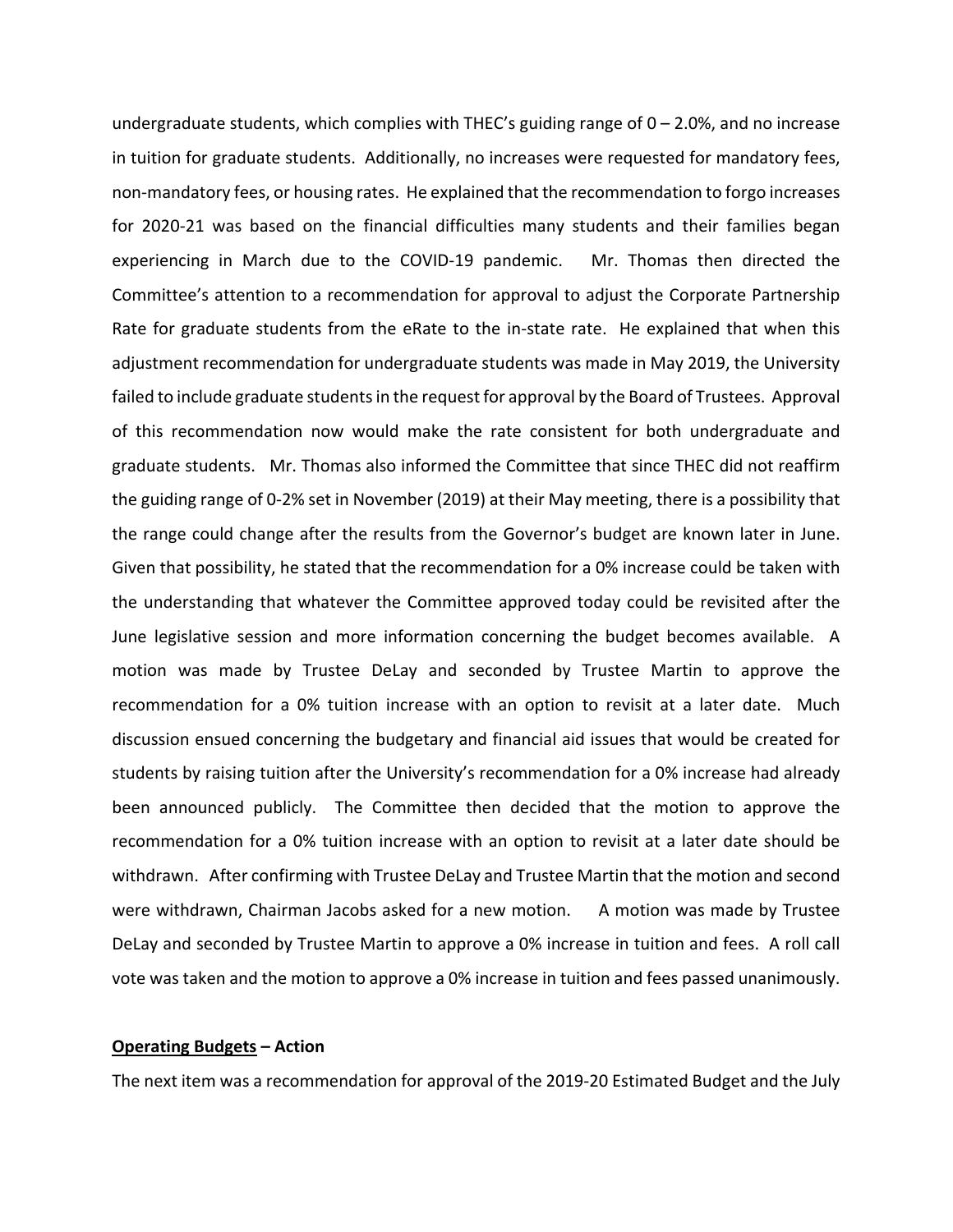2020‐21 Proposed Operating Budget. Mr. Thomas stated that the Estimated Budget is the final budget for the fiscal year, and the July Budget is the proposed base budget for the upcoming fiscal year. He provided a brief overview of some of the adjustments reflected in the Estimated Budget. They included housing and meal plan refunds, summer course fee adjustments, discounted parking, rec center and postal service fees, and reductions in revenue from Conference USA and NCAA. He noted that the most significant adjustments to the restricted revenue schedule were from the CARES Act Funding, which will affect both years' budgets. Mr. Thomas next presented information on the July Budget for the upcoming fiscal year. He explained that this is the base budget containing only information that is known at this time. The October Budget will reflect adjustments for any changes in appropriations and enrollment after the beginning of the fiscal year. The proposed budget does not include a tuition increase or any fee increases; however, it does include an operating appropriation increase as approved by the General Assembly in March 2020 and some adjustments for enrollment. He noted that the appropriations also included funding for a 1.5% salary pool and one‐time funding for the Meharry Medical School partnership. The final item presented in the materials wasthe TSSBA Debt Service Coverage – Disclosed Projects Coverage Adjustments schedule required by TBR under the FOCUS Act to disclose any projects that may require school bond financing.

Discussion ensued concerning the impact of the COVID‐19 pandemic on the operating budget, both in spending and loss of revenues. Trustee Martin asked if a report could be provided later on regarding the use of the CARES Act funding and itsimpact on the budget. Mr. Thomas assured the Committee that financial updates on appropriation and enrollment adjustments would be provided at the next Committee meeting in August. A motion was made by Trustee Baker and seconded by Trustee Martin to approve the 2019‐20 Estimated Budget and the July 2020‐21 Proposed Operating Budget. A roll call vote was taken. The motion to approve the 2019‐20 Estimated Budget and the July 2020‐21 Proposed Operating Budget passed unanimously.